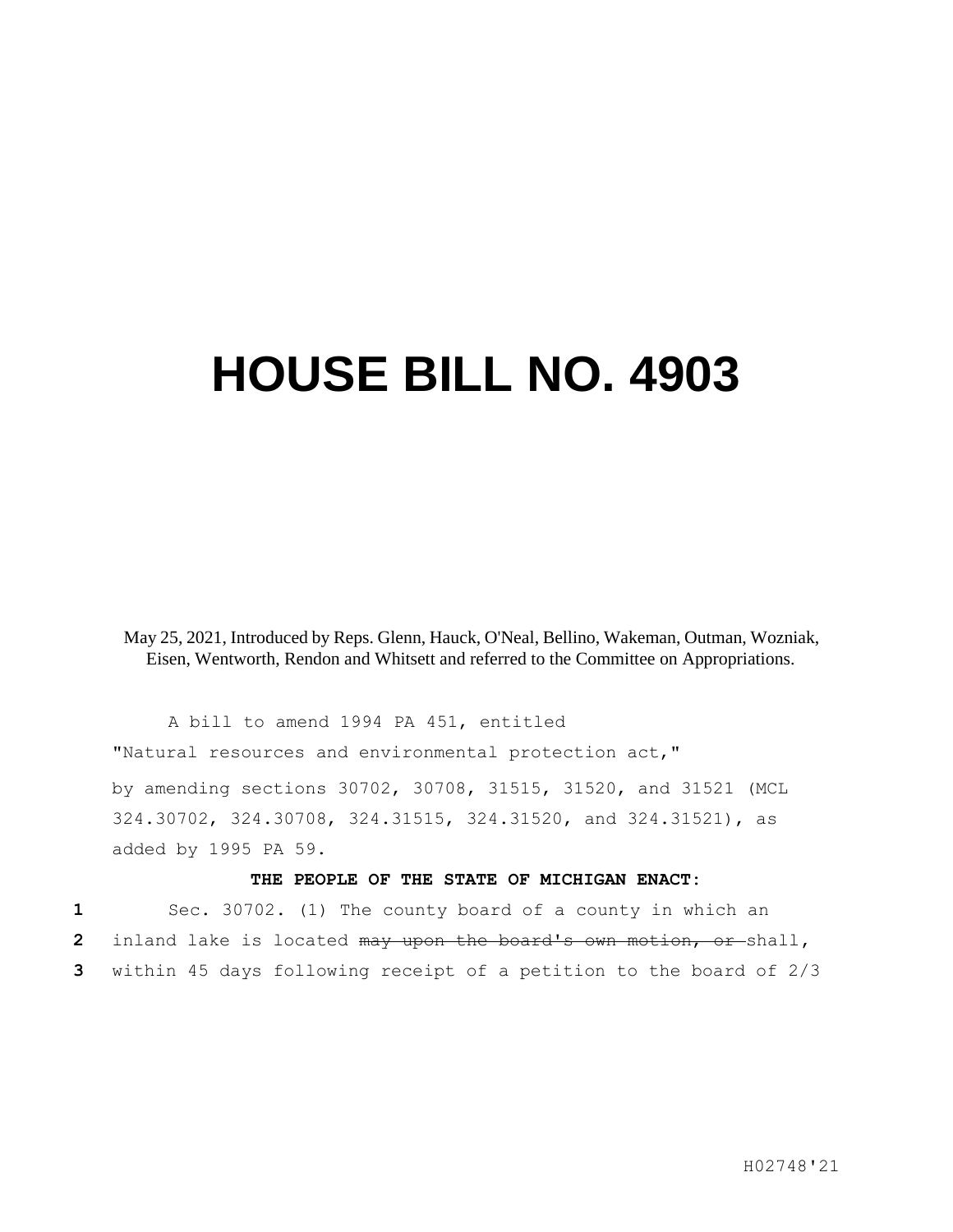of the owners of lands abutting the inland lake, initiate action to take the necessary steps to cause to be determined **a proceeding, as provided in section 30704, for the determination of** the normal level of the inland lake. **The county board may also initiate such a proceeding on its own motion.**

 (2) Unless required to act by resolution as provided in this part, the county board may delegate powers and duties under this part to that county's commissioner  $\rightarrow$  or road commission  $\rightarrow$  or other delegated authority.**to another person.**

 (3) If a court-determined normal level is established pursuant to this part, the delegated authority of the county or counties in which the lake is located shall maintain that normal level.

 Sec. 30708. (1) After the court determines the normal level of an inland lake **under section 30707** in a proceeding initiated by the county, the delegated authority of any county or counties in which the inland lake is located shall provide for and maintain that

normal level**, subject to sections 31520 and 31521**.

(2) A county may acquire, **do any of the following:**

 **(a) Acquire** in the name of the county, by gift, grant, purchase, or condemnation**,** proceedings, an existing dam that may affect the normal level of the inland lake, sites for dams, or rights in land needed **necessary** or convenient in order to implement 23 this part. A county may enter

 **(b) Enter** into a contract for operation and maintenance of an existing dam **owned by the county**. The county may construct

 **(c) Construct** and maintain a dam that is determined by **if** the delegated authority to be **determines that the dam is** necessary for the purpose of maintaining **to maintain** the normal level.

A dam may be acquired, constructed, or maintained in a county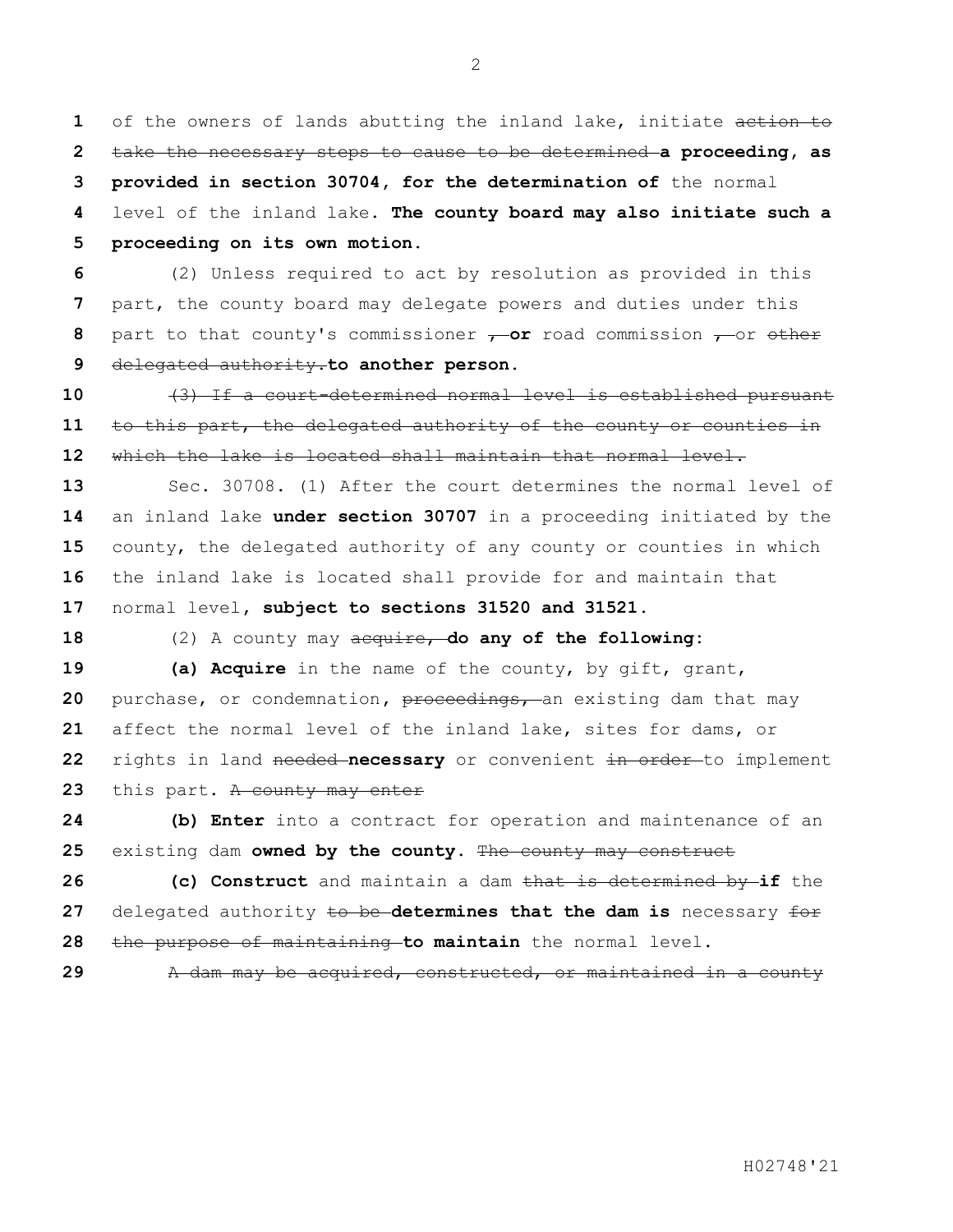adjoining the county in which the lake is located.

 **(d) If it may affect the normal level of an inland lake in the county, acquire, construct, or maintain a dam in an adjoining county.**

 (3) For the purpose of maintaining **To maintain** the normal level, a delegated authority may drill do any of the following:

 **(a) Drill** wells or pump water from another source to supply an inland lake with additional water. **, may lower** 

 **(b) Lower** the level of the lake by pumping water from the **inland** lake**.** , and may purchase

 **(c) Purchase** power to operate pumps, wells, or other devices installed as part of a **project to maintain the** normal level**.** project.

 Sec. 31515. (1) Except as otherwise provided in this section, a permit issued by the department under this part shall require that plans and specifications be approved by the department before construction begins. The department shall approve or reject complete plans and specifications within 60 days after their receipt. The permitted activity shall be completed within a specified time **as specified in the permit,** not to exceed 2 years after the date of issuance of the permit. Upon the written application of the permittee, and for good cause shown, the department may extend the time for completing construction. The permittee shall notify the department at least 10 days before 25 beginning construction and shall otherwise notify the department as the department may **otherwise** require.

 (2) A **The permittee shall not implement a** change in approved plans and specifications shall not be implemented unless the department gives its prior approval. The department shall approve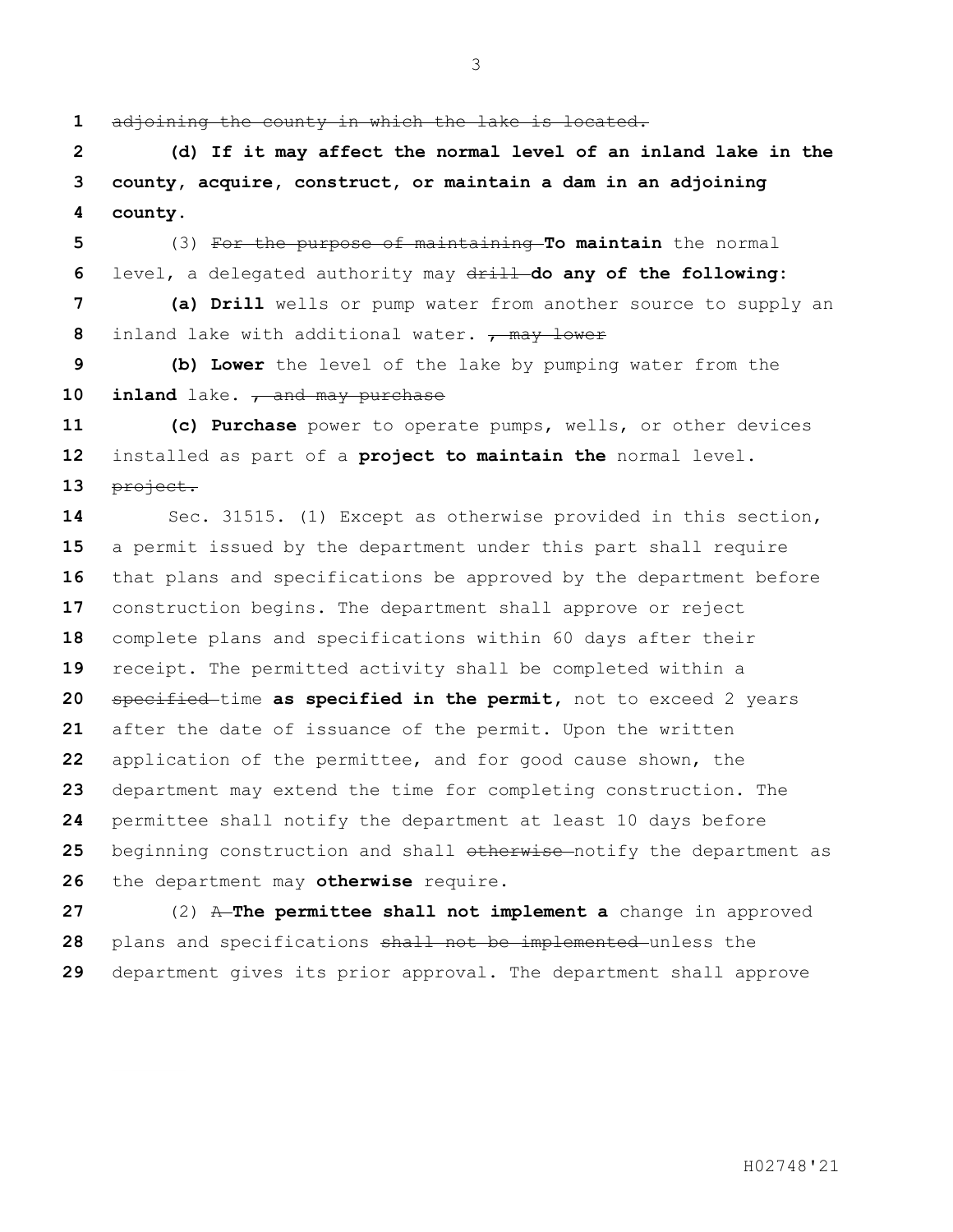or reject changes in plans and specifications within 30 days after **receipt of** the request for the changes.

 (3) A permit is effective for the length of time specified in the permit unless it is revoked pursuant to this part. The department may renew a permit.

 (4) A permit to alter, repair, or construct a new dam, reconstruct a failed dam, or enlarge the surface area of an impoundment by more than 10% may specify the terms and conditions including, but not limited to, requirements for minimum flows, cold water release, impoundment fluctuations, portage, contingency plans, and conditions under which the work is to be performed. The terms and conditions of a permit shall be effective for the life of the project. The department may consider, in issuing a permit, any mitigating measures in conjunction with the permitted activities and may make recommendations as to **means of** fish passage that may be required by part 483.

 (5) A permit to construct a new dam or reconstruct a failed dam may require a performance bond to assure **ensure** completion of the project or to provide for complete or partial restoration of the project site, as determined by the department in rules promulgated by the department. **If the dam will impound an inland lake for which a normal level has been established under section 30707, a permit to construct a new dam or reconstruct a failed dam shall require a performance bond to ensure completion of the project, to provide for complete or partial restoration of the project site, and to ensure safe operation and maintenance of the dam.** 

 (6) A permit may be suspended, revoked, annulled, withdrawn, recalled, canceled, or amended after **After** a hearing**, the**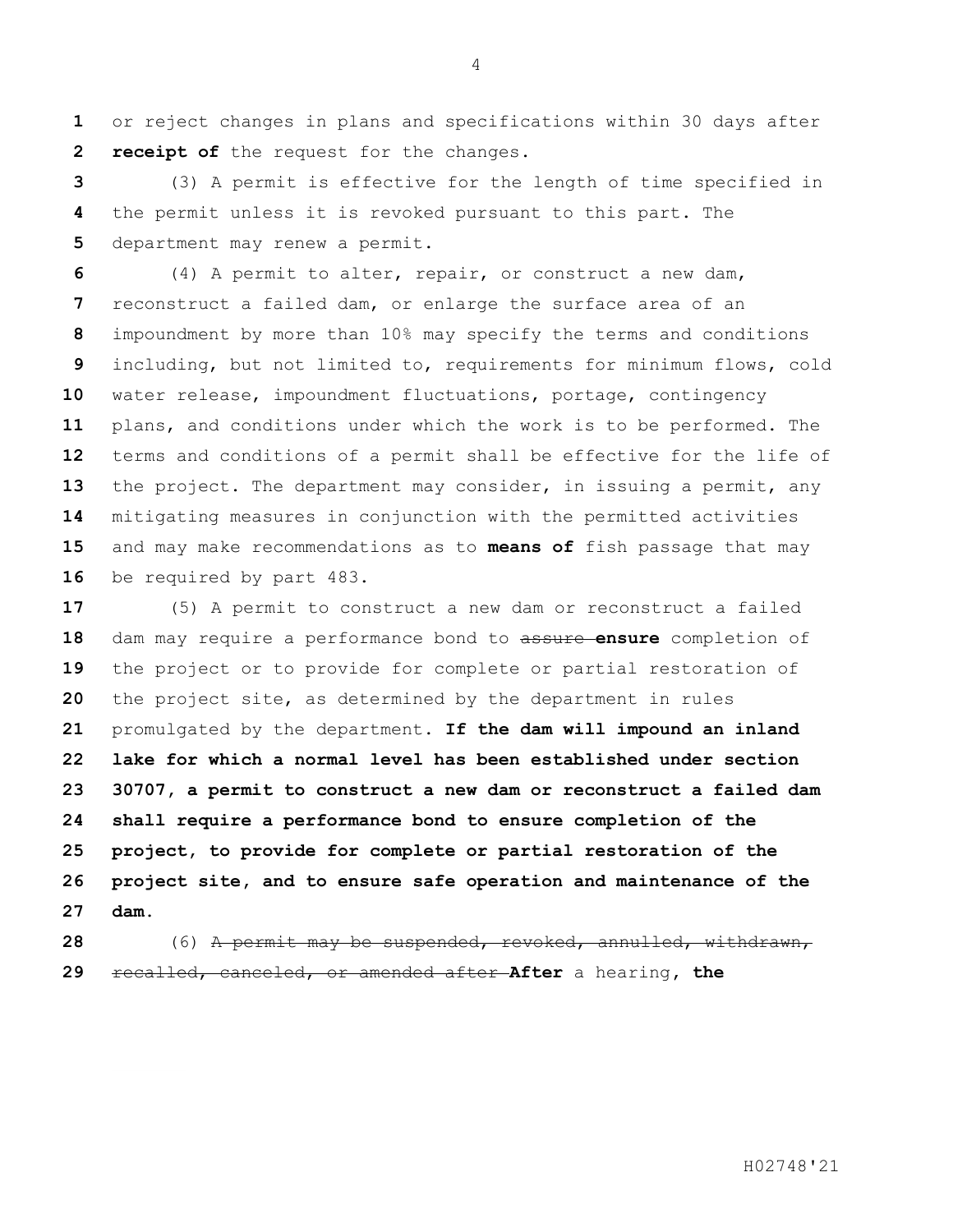**department may suspend, revoke, or modify a permit** for a violation of any of its provisions, a violation of **the permit,** this part, a violation of **or** a rule promulgated under this part , or **for** any misrepresentation contained in the application **for the permit**. Hearings **The hearing** shall be conducted by the department in accordance with the provisions for contested cases in **pursuant to chapter 4 of** the administrative procedures act of 1969**, 1969 PA 306, MCL 24.271 to 24.288**.

 Sec. 31520. (1) The owner or his or her agent **of a dam** shall advise the department and the affected off-site public authorities and safety agencies of any sudden or unprecedented flood or unusual or alarming circumstance or occurrence**, whether** existing or anticipated**,** that may affect the safety of the dam within 24 hours 14 of **after** the flood, circumstance, or occurrence.

 (2) The owner **of a dam** shall notify the department as soon as 16 possible of any necessary emergency drawdowns, repairs, breaching, or other action being taken in response to an emergency condition.

 **(3) Notwithstanding the establishment of a normal level for an inland lake under section 30707, the owner of a dam that impounds that inland lake may, after providing written notice to the department and affected offsite public authorities and safety agencies, draw down the impoundment below the normal level to mitigate or prevent existing or anticipated flooding or heavy flows that pose a danger to public health, safety, welfare, property, or the natural resources or the public trust in those natural resources. The dam owner shall resume operations to restore and maintain the normal level by the earlier of the following times: (a) Not more than 14 days after the draw down began. (b) When there is no longer a threat of flooding or heavy**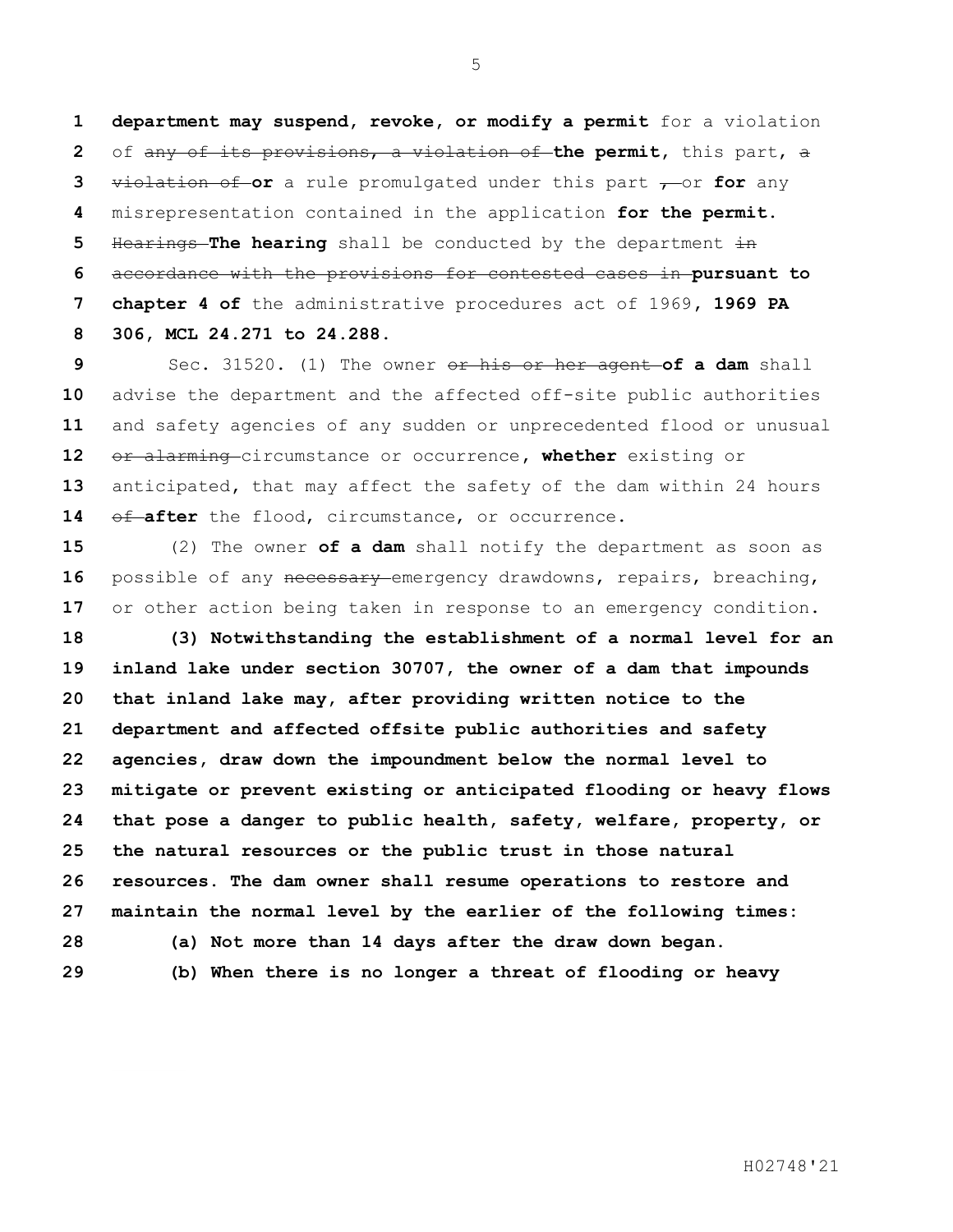**flows.**

 Sec. 31521. (1) The department may issue **to the owner of a dam a written** emergency orders as provided in this section. The department may, by written notice, order an owner to immediately **order that requires the owner to do either of the following:**

 **(a) Immediately** repair, draw down, breach, or cease operation of a dam where a **if the** dam is in imminent danger of failure and is causing or threatening to cause harm to public health, safety, welfare, property, or the natural resources or the public trust in those natural resources.

 **(b) Notwithstanding the establishment of a normal level for an inland lake under section 30707, draw down the impoundment below the normal level to mitigate or prevent existing or anticipated flooding or heavy flows that pose a danger to public health, safety, welfare, property, or the natural resources or the public trust in those natural resources.**

 **(2)** If  $\theta$ **h** the owner of a dam fails to comply with an order **under this section**, or is unavailable or unable to **cannot** be 19 contacted, then the department may undertake immediate repair, drawdown, breaching, or cessation of operation, as may be necessary to alleviate the danger**.** , and **The department** may recover from the owner the costs incurred in a civil action commenced in a court of competent jurisdiction. The department may terminate an emergency order upon a determination in writing that all necessary emergency actions have been complied with by the owner and that an emergency no longer exists.

**27 (3)**  $\left(\frac{2}{2}\right)$  When ordering emergency actions under subsection (1), the department may specify **do any of the following:**

**(a) Specify a** maximum drawdown level**.** and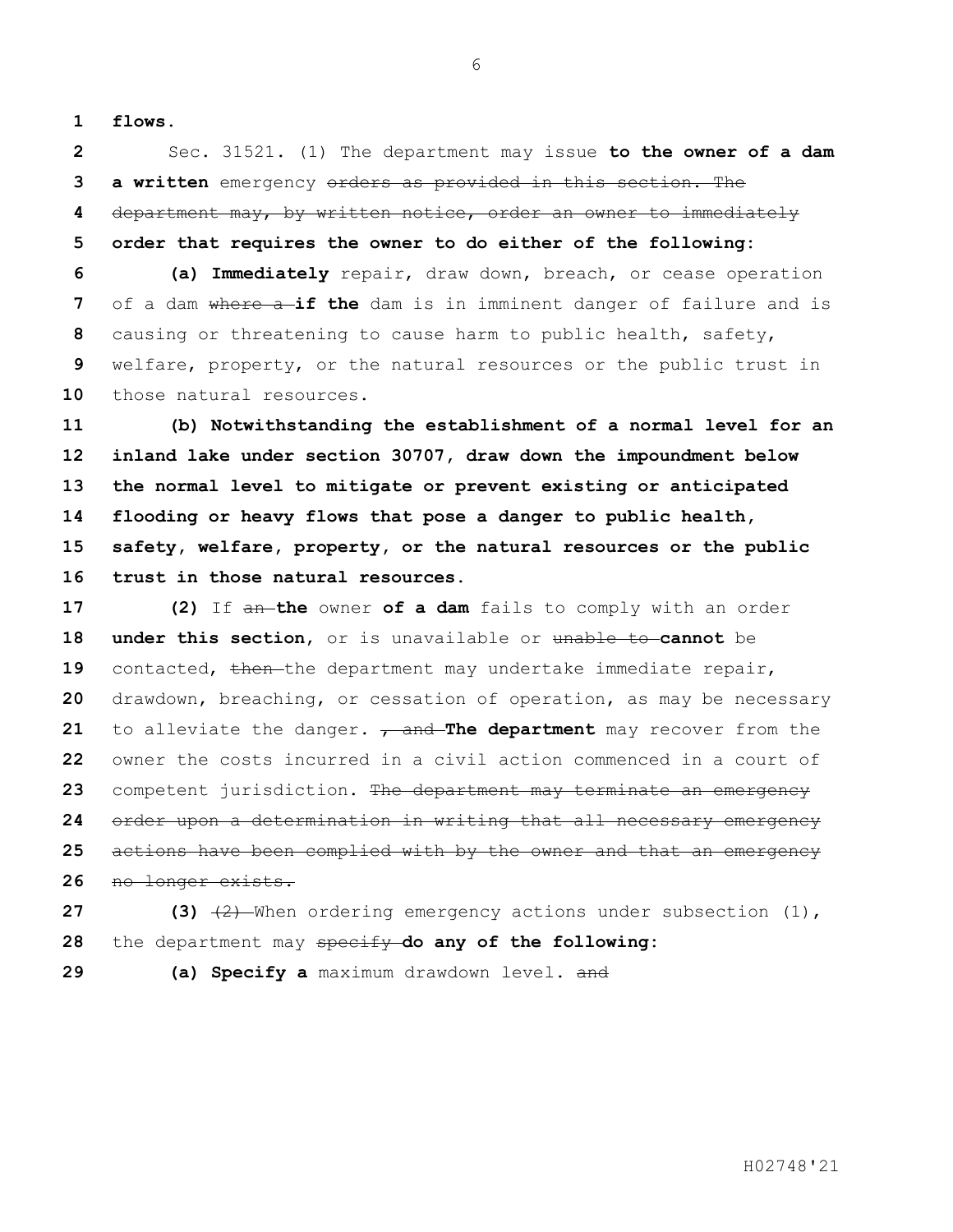**(b) Specify** discharge rates**.** and require sediment

- **(c) Require any of the following:**
- **(***i***) Sediment** surveys**.** , water
- **(***ii***) Water** quality sampling**.** , monitoring, or any
- **(***iii***) Monitoring.**

 **(***iv***) Any** other action determined necessary by the department to ensure adequate protection of the public health, safety, welfare, property, or natural resources or the public trust in those natural resources.

**(4)** The department may modify the requirements of an emergency order if, during the conduct of ordered actions, it determines that the modification is necessary to protect the public health, safety, welfare, property, or natural resources or the public trust in those natural resources.

 **(5)**  $\left(\frac{3}{2}\right)$  Upon Within 15 days after the issuance of an emergency order **under subsection (1)(a)**, the department shall provide the owner with an opportunity for a hearing pursuant to **chapter 4 of**  the administrative procedures act of 1969**, 1969 PA 306, MCL 24.271 to 24.288.** within 15 days of the date of its issuance. At the hearing, the department shall determine, based on information and fact, if the emergency order shall be continued, modified, or suspended as necessary to protect public health, safety, welfare, property, or natural resources or the public trust in those natural resources.

 **(6) An emergency order under subsection (1) expires and the dam owner shall resume operations to restore and maintain the normal level established under section 30707 by the earliest of the following times:**

**(a) The time set forth in the order.**